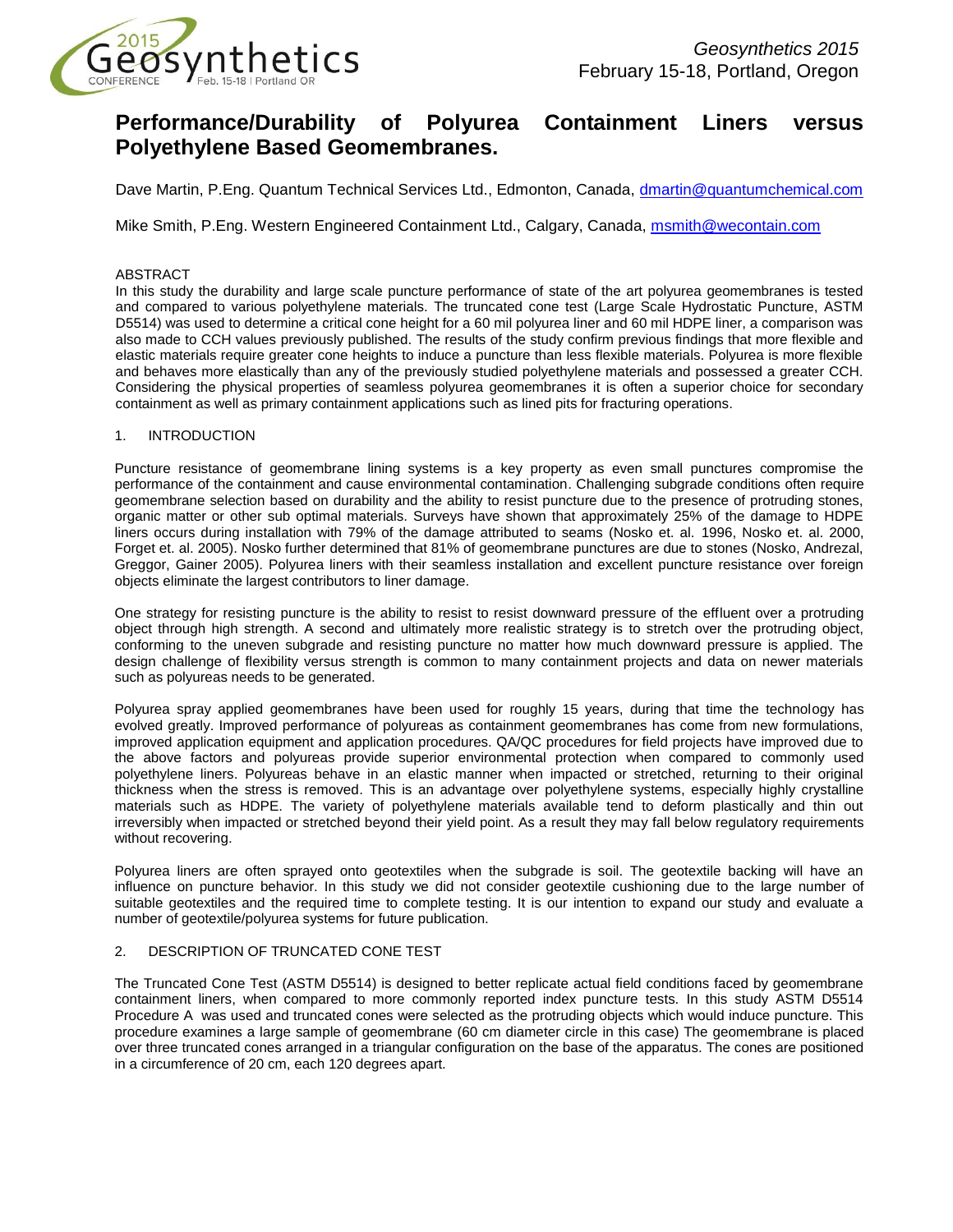The cone tip does not come to a point but is truncated by cutting at 45 degrees a slice from a position part way up the cone, this blunts the tip somewhat and better replicates the sort of sharp objects a geomembrane would encounter during operation. The lowest point of the truncation is oriented so that it faces the middle of the apparatus.

The geomembrane is placed over the cones and secured around the circumference of the apparatus so that it does not move when the equipment is pressurized. Pressure is added to the top of the geomembrane (either with air or water) and is increased slowly at a rate of 7 kPa (1 psi) every 30 minutes. In the case of this study a time of 2 days was required to complete a passed test, i.e. a test where no puncture occurred. Sufficient pressure is added to the vessel that in order to avoid puncture the material must stretch completely over the cones, touching the base of the apparatus around the cone base.

In this study the Truncated Cone Test was chosen to determine durability and puncture resistance in a performance oriented test. More commonly reported index puncture tests such as ASTM D5833 are of limited value in replicating field conditions due to the small size of the sample (45 mm diameter circular sample). In ASTM D5833 a small rod is pushed on the sample until it breaks through, this procedure fails to model the actual behavior of geomembranes (Hullings and Koerner, 1991). The small size of the tested sample doesn't allow the large scale stretching behavior exhibited by elastic materials. ASTM D5833 is generally reported for polyethylene geomembranes and results tend to increase with increased tensile strength (Starck et. al, 2008)

## 3. PROPERTIES OF MNATERIALS TESTED AND MATERIAL RESULTS TAKEN FROM LITERATURE.

One of the drawbacks in designing with polyurea as an alternative to polyethylene is the lack of comparable test methods between the two materials. For this study a small number of specified polyethylene test methods were completed on polyurea to act as a reference. In this case polyurea of comparable thickness matched polyethylene physical properties surprisingly well, considering the substantial difference between the materials on a molecular level.

HDPE 60 mil for this study was obtained from a known North American supplier, the polyurea utilized was Precidium™ ECS, LLDPE results are given for Enviro LinerTM 4040.

Table 1 shows the properties of the materials we compared.

### 4. CCH CCH RESULTS AND DISCUSSION

.

Table 2 shows the results of testing we conducted on HDPE 60 mil and Polyurea 60 mil.

The elastic material polyurea gave the greatest CCH and showed the best conformance to imperfections in the subgrade. This confirms the expected result that more flexible materials are more durable in this simulation of actual field conditions, and provide a higher level of environmental protection when compared to stronger and stiffer materials The results show clearly that high modulus semi-crystalline HDPE material punctures at much lower cone heights and are suitable for only very smooth subgrades or will require a high level of cushioning geotextile protection.

The results show clearly that the high modulus semi-crystalline HDPE material punctures at much lower cone heights and is suitable only for very smooth subgrades or will require a high level of cushioning geotextile protection. As a comparison a polyethylene copolymer reinforced with a fabric scrim (CSPE-R) was included as it is another very high strength material which was unable to resist the downward forces exerted on the geomembrane also failed at a relatively small cone height according to Hullings and Koerner, 1991.

Less crystalline and more flexible polyethylenes such as Linear Low Density Polyethylene (LLDPE) gave much better performance than HDPE. It appears that critical cone height in polyethylenes improves as density decreases, the density of the HDPE tested in this study was measured at 0.951 g/ml, while the Geosynthetic Research Institutes GM specifications gives a maximum density of 0.939 g/ml for LLDPE.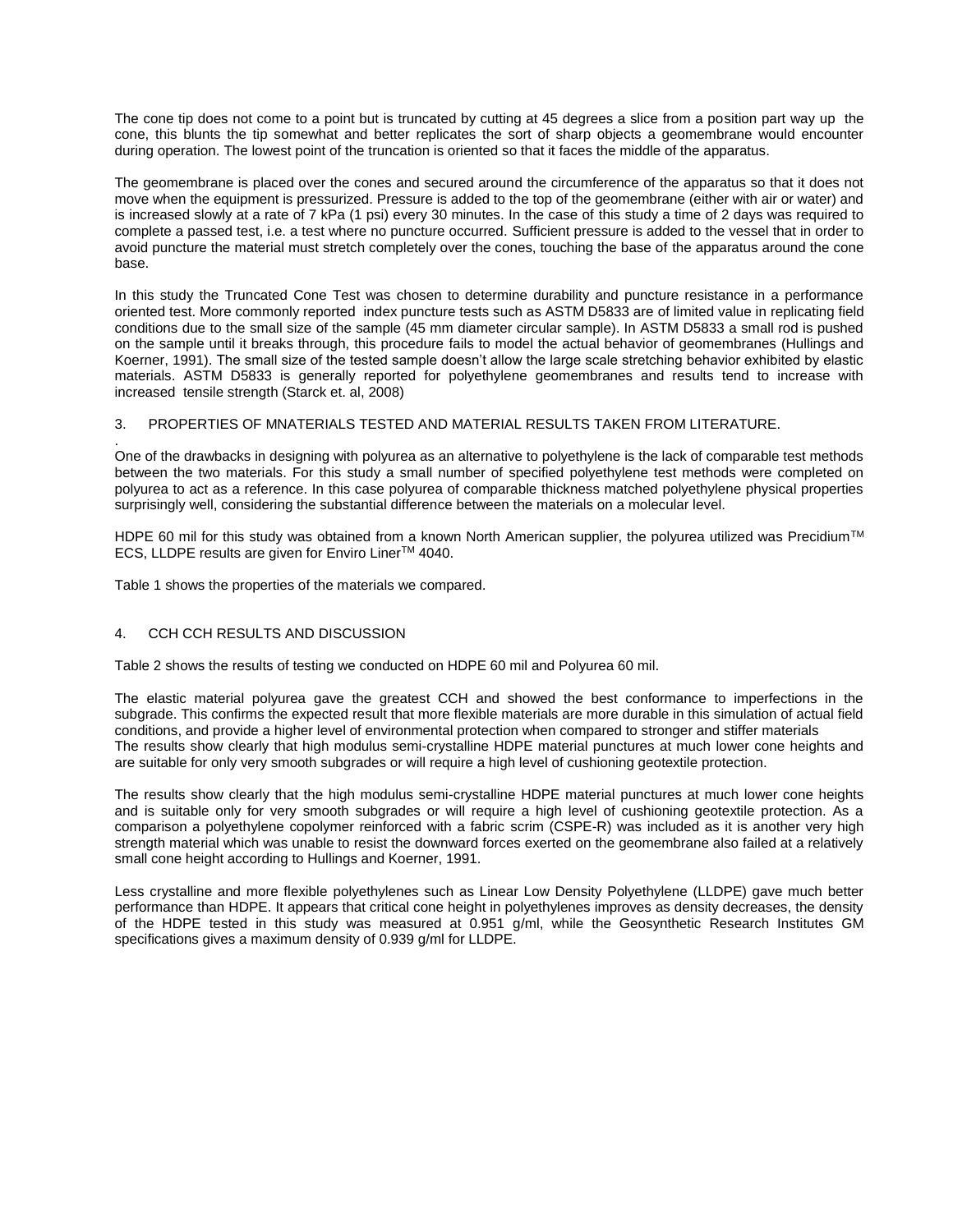| Material           | <b>Thickness</b> | Property                | <b>Test Method</b> | Result            |
|--------------------|------------------|-------------------------|--------------------|-------------------|
|                    |                  |                         |                    |                   |
| HDPE <sup>1</sup>  | 60 Mil           | Tensile Strength        | ASTM D6693         | Yeild 18 kN/m     |
|                    |                  |                         | Type IV            | Break 33 kN/m     |
|                    |                  | Elongation              | ASTM D6693         | Yeild 12%         |
|                    |                  |                         | Type IV            | <b>Break 700%</b> |
|                    |                  | Puncture                | <b>ASTM D4833</b>  | 480 N             |
|                    |                  |                         |                    |                   |
| Polyurea           | 60 Mil           | <b>Tensile Strength</b> | ASTM D6693         | 21.1 kN/m         |
|                    |                  |                         | Type IV            |                   |
|                    |                  | Elongation              | ASTM D6693         | 238%              |
|                    |                  |                         | Type IV            |                   |
|                    |                  | Puncture                | <b>ASTM D4833</b>  | 433 N             |
|                    |                  |                         |                    |                   |
| LLDPE <sup>2</sup> | 40 Mil           | <b>Tensile Strength</b> | D638               | 21.7 kN/m         |
|                    |                  | Eliongation             | D638               | 800%              |
|                    |                  | Puncture                | D4833              | 271 N             |
|                    |                  |                         |                    |                   |
| $CSPE-R3$          | <b>36 Mil</b>    | <b>Tensile Strength</b> | D4595              | 30 Mpa            |
|                    |                  | Elongation              | D4595              | 25%               |
|                    |                  | Puncture                | D4833              | 639 N             |

Table 1: Properties of Tested Materials and Data from Literature

<sup>1</sup>HDPE properties shown are minimum specifications as per GRI GM-13.

<sup>2</sup> Linear Low Density Polyethylene from Layfield Engineered Membranes and Films (a division of Layfeid) publication Puncture Resistance - Truncated Cone Study.

<sup>3</sup>Chlorosulfanated Polyethylene reinforced with a fabric Scrim. From Hullings and Koerner , 1991.

| Material     | <b>Thickness</b> | CCH               |  |
|--------------|------------------|-------------------|--|
|              |                  |                   |  |
| <b>HDPF</b>  | 60 mil           | 1.27 $cm$         |  |
| Polyurea     | 60 mil           | $6.35 \text{ cm}$ |  |
| <b>LLDPF</b> | 40 mil           | Approx. 5 cm      |  |
| CSPE-R       | 36 mil           | $1.8 \text{ cm}$  |  |
|              |                  |                   |  |

| Table 2. CCH from Testing and Literature |  |  |
|------------------------------------------|--|--|
|------------------------------------------|--|--|

### 5. CONCLUSIONS

L.

Seamless spray applied polyurea geomembranes possess outstanding durability and puncture resistance when compared to polyethylene geomembranes of varying density. Polyurea provides superior environmental protection for secondary containment applications such as tank farms, and particularly for primary containment applications such as